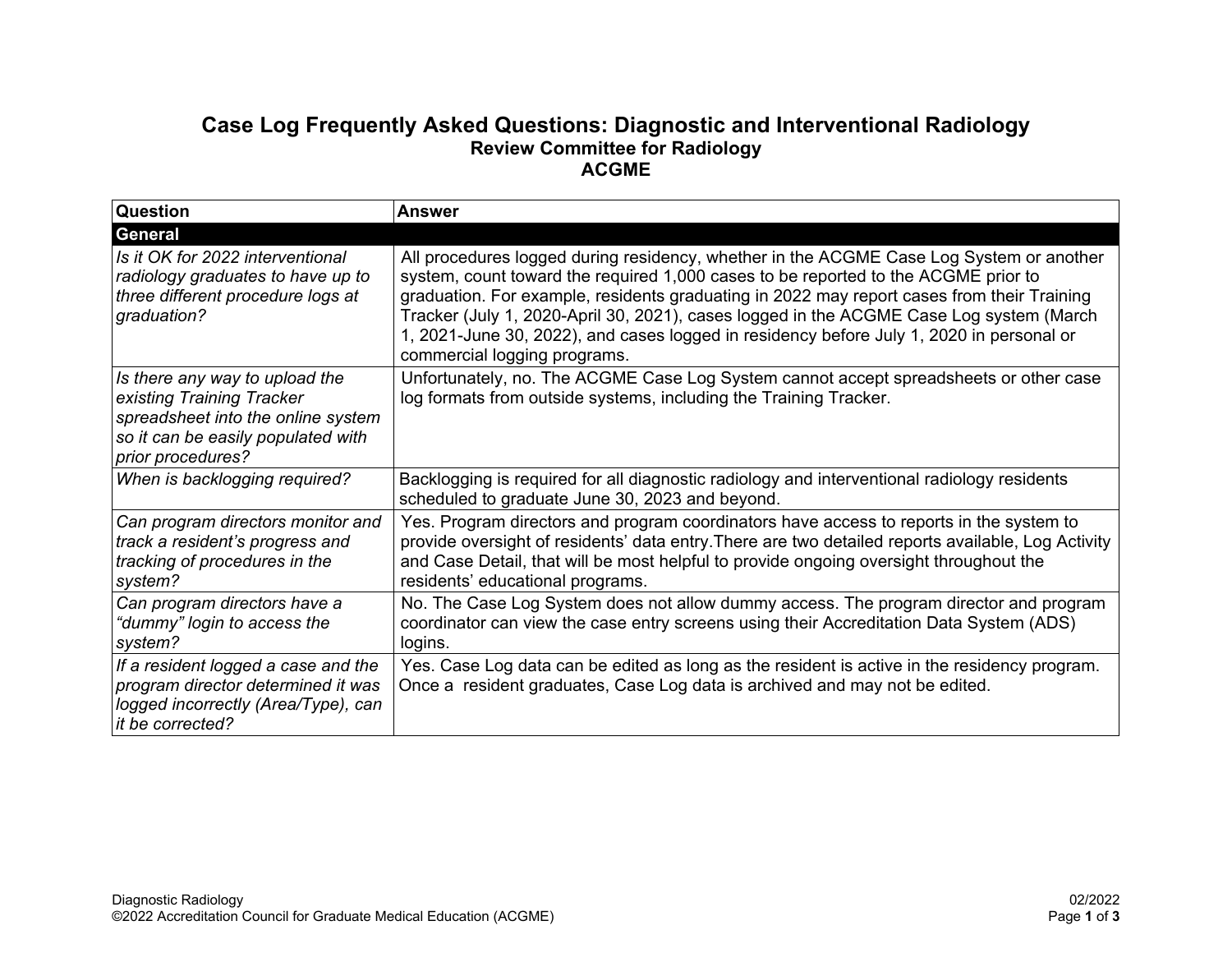| Question                                                                                                                                                                                                | <b>Answer</b>                                                                                                                                                                                                                                                                                                                                                                                                                                                                                                                                                                                                                               |
|---------------------------------------------------------------------------------------------------------------------------------------------------------------------------------------------------------|---------------------------------------------------------------------------------------------------------------------------------------------------------------------------------------------------------------------------------------------------------------------------------------------------------------------------------------------------------------------------------------------------------------------------------------------------------------------------------------------------------------------------------------------------------------------------------------------------------------------------------------------|
| Should the program coordinator<br>enter resident procedures into the<br>Case Log System?                                                                                                                | Two types of cases are logged into the Case Log System in ADS:<br>Aggregate logging, usually performed by the program coordinator, is for non-interventional<br>types of cases (chest radiographs, mammograms, CT angiograms, etc.).<br>Individual logging, performed by residents, is for interventional procedures; for exampleliver<br>biopsies, angiograms, and drain placements Interventional radiology, diagnostic radiology,<br>and ESIR residents are all required to log the interventional procedures in which they<br>participate and it is expected they will log these procedures themselves, not the program<br>coordinator. |
| Will the diagnostic radiology (non-<br>Early Specialization in<br>Interventional Radiology(ESIR))<br>residents log their interventional<br>procedures in the ACGME Case<br>Log System?                  | All diagnostic radiology residents must log their interventional procedures in the Case Log<br>System.                                                                                                                                                                                                                                                                                                                                                                                                                                                                                                                                      |
| Does the case date need to reflect<br>the actual case date or can<br>programs continue to use the date<br>the data was entered?                                                                         | The case date for procedures entered into the Case Log should be the date the procedure was<br>performed. Residents who backlog cases into the Case Log System may enter the date of data<br>entry, for backlogged cases only.                                                                                                                                                                                                                                                                                                                                                                                                              |
| Is patient identification necessary?                                                                                                                                                                    | A case ID is necessary. While typically this will be the Medical Record Number (MRN), any<br>unique identifier (that does not contain patient identifiable information) is acceptable.                                                                                                                                                                                                                                                                                                                                                                                                                                                      |
| If some residents have hundreds of<br>cases already logged with no MRN<br>number, can they put anything in<br>that field for the backlogged cases?                                                      | For backlogged cases where the MRN was not collected when the procedure was performed<br>any unique identifying number may be entered as the Case ID for such procedures.                                                                                                                                                                                                                                                                                                                                                                                                                                                                   |
| Interventional                                                                                                                                                                                          |                                                                                                                                                                                                                                                                                                                                                                                                                                                                                                                                                                                                                                             |
| Can ESIR residents count<br>interventional procedures that are<br>performed on rotations that were<br>not identified as an interventional<br>radiology or interventional<br>radiology-related rotation? | Yes, ESIR residents should include all interventional procedures in which they participate<br>towards the ESIR 500 case minimum, including procedures performed on rotations other than<br>interventional radiology or interventional radiology-related rotations. Examples include<br>arthrograms performed on a musculoskeletal rotation and breast biopsies performed on a<br>breast imaging rotation, even when those rotations are standard diagnostic radiology rotations<br>that do not meet criteria for interventional radiology-related.                                                                                          |